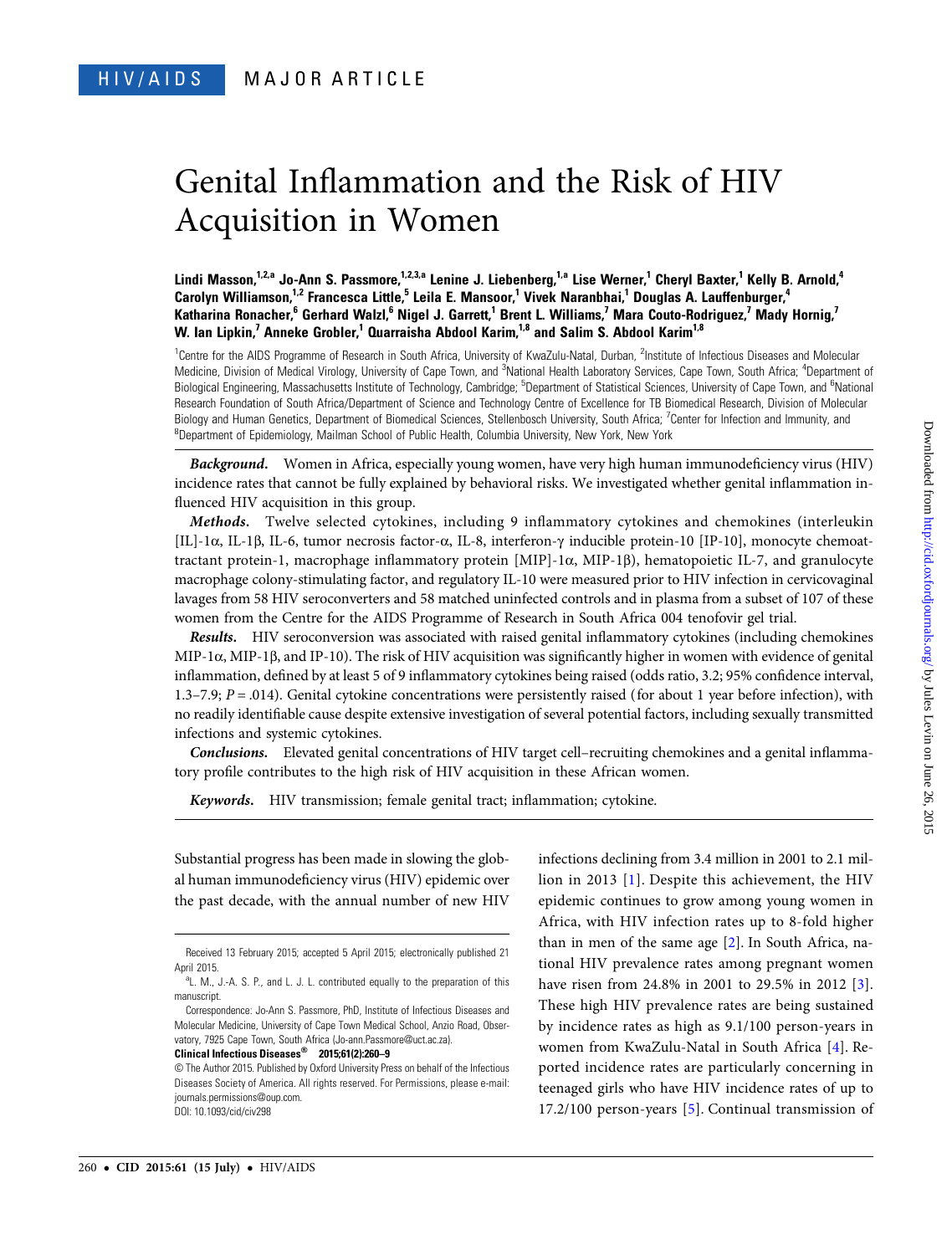HIV infection in young women in southern Africa is one of the greatest challenges preventing the world from achieving the goal of an AIDS-free generation [[6](#page-8-0)].

Multiple partners, sexual frequency, low condom use rates, sexual violence [\[7\]](#page-8-0), and sexually transmitted infections (STIs) [\[8,](#page-8-0) [9](#page-8-0)] have been shown to have an impact on the risk of young African women acquiring HIV. While there is a growing understanding of factors that impact HIV acquisition, these factors, singly or in combination, are insufficient to fully explain the heightened vulnerability of young women in southern Africa.

Inflammatory cytokines such as macrophage inflammatory protein (MIP)-1α, MIP-1β, and interleukin (IL)-8 in the genital tracts of rhesus macaques were found to be essential for establishment of a productive simian immunodeficiency virus (SIV) infection following vaginal exposure [[10](#page-8-0)], and STIs that cause inflammation are associated with increased susceptibility to HIV infection [\[11](#page-8-0)]. For these reasons, we hypothesized that an inflammatory milieu in the human female genital tract increases the risk of HIV acquisition. In macaques, these chemokines led to the recruitment of CD4+ T-cell targets at the early stages of infection, thereby facilitating SIV replication. Furthermore, topical application of the antiinflammatory agent, glycerolmonolaurate, downregulated inflammatory chemokine concentrations, inhibited inflammatory cell influx to the genital tract, and thereby prevented SIV infection in macaques [[10\]](#page-8-0).

The purpose of this study was to assess whether genital inflammation was associated with an increase in the risk of HIV acquisition in South African women.

#### METHODS

#### Study Design

A total of 889 HIV-uninfected women were enrolled in the Centre for the AIDS Programme of Research in South Africa (CAPRISA) 004 phase IIb, double-blind, tenofovir gel trial in rural Vulindlela and urban eThekwini in KwaZulu-Natal, South Africa [[4\]](#page-8-0). Women were randomized to use either hydroxyethylcellulose placebo or tenofovir gel. Women were enrolled and followed between May 2007 and March 2010.

HIV testing was conducted monthly using 2 rapid HIV antibody tests (Abbott Determine and Unigold) and confirmed with 2 independent RNA-polymerase chain reaction (PCR) assays at least 1 week apart. Stored plasma samples from prior visits by each seroconverter were tested using PCR to identify the window period of HIV infection (RNA-PCR–positive but rapid HIV test–negative). Quarterly pelvic examinations were performed, cervicovaginal lavages (CVLs) were collected ([Supplementary](http://cid.oxfordjournals.org/lookup/suppl/doi:10.1093/cid/civ298/-/DC1) [Material](http://cid.oxfordjournals.org/lookup/suppl/doi:10.1093/cid/civ298/-/DC1)), and the presence of genital abnormalities was recorded. Serology was performed for herpes simplex virus type 2 (HSV-2) using the HSV-2 gG2 enzyme-linked immunosorbent assay (Kalon Biologicals Ltd.). Chlamydia trachomatis, Neisseria gonorrhoeae, Treponema pallidum, Trichomonas vaginalis, Haemophilus ducreyi, and HSV-1 and -2 were assessed using real-time PCR ([Supplementary Material](http://cid.oxfordjournals.org/lookup/suppl/doi:10.1093/cid/civ298/-/DC1)).

Fifty-eight HIV seroconverters who had preinfection CVLs in storage that did not have visible blood contamination were included. Of the available samples for each participant, those who were closest to the estimated time of HIV infection were analyzed (median 4.5 months prior to HIV infection; interquartile range [IQR], 2.4–6.9 months). Each of the 58 cases had a negative PCR test result on the same day as the sample used for analysis or at a visit after sample collection. The 58 cases included 23 women assigned to the tenofovir gel arm of the study. HIV negative controls  $(n = 58)$  were matched on gel assignment and date of CVL collection (each had a CVL available within 7 days of the date of sample collection for each case) in order to minimize the possible effects of product use and sample storage time on cytokine concentrations.

The University of KwaZulu-Natal's and University of Cape Town's research ethics committees approved this study, and all participants provided written informed consent.

#### Measurement of Cytokine Concentrations

Luminex was used to measure the concentrations of 12 cytokines (IL-1α, IL-1β, IL-6, IL-7, IL-8, IL-10, granulocyte macrophage colony-stimulating factor [GM-CSF], interferon-γ inducible protein [IP]-10, monocyte chemoattractant protein [MCP]-1, MIP-1α, MIP-1β, and tumor necrosis factor [TNF]- $\alpha$ ) in preinfection CVLs from women who later became HIV-infected (median 4.5 months preinfection [IQR, 2.4–6.9 months]), and in CVLs from women who remained HIV-uninfected during the follow-up period [\[4\]](#page-8-0) [\(Supplementary Material](http://cid.oxfordjournals.org/lookup/suppl/doi:10.1093/cid/civ298/-/DC1)). The 12 cytokines were selected based on their previously identified association with genital infections and/or HIV disease progression  $[11-13]$  $[11-13]$  $[11-13]$  $[11-13]$  and the fact that they could be reproducibly measured in CVL [\(Supplementary Table 1\)](http://cid.oxfordjournals.org/lookup/suppl/doi:10.1093/cid/civ298/-/DC1). To determine whether the raised cytokine profiles found in women prior to HIV infection were acute or persistent, 57 CVL samples (21 women who later acquired HIV infection and 36 women who remained uninfected) were available from a second time point at a median of 48 weeks from the first time period (range, 8–104 weeks). Cytokine concentrations were also measured in matching plasma samples from a subset of 107 women (57 cases and 50 controls) for whom plasma was available.

#### Statistical Analyses

Unsupervised hierarchical clustering was used to group women according to the relatedness of their cytokine expression profiles. Conditional logistic regression was used for the matched-pair case-control analysis. P values were adjusted for multiple comparisons using a false discovery rate step-down procedure [\[14](#page-9-0)]. Partial least squares discriminant analysis (PLSDA) [\[15\]](#page-9-0) was used to determine multivariate cytokine profiles that best distinguished between cases and controls [\(Supplementary Material](http://cid.oxfordjournals.org/lookup/suppl/doi:10.1093/cid/civ298/-/DC1)).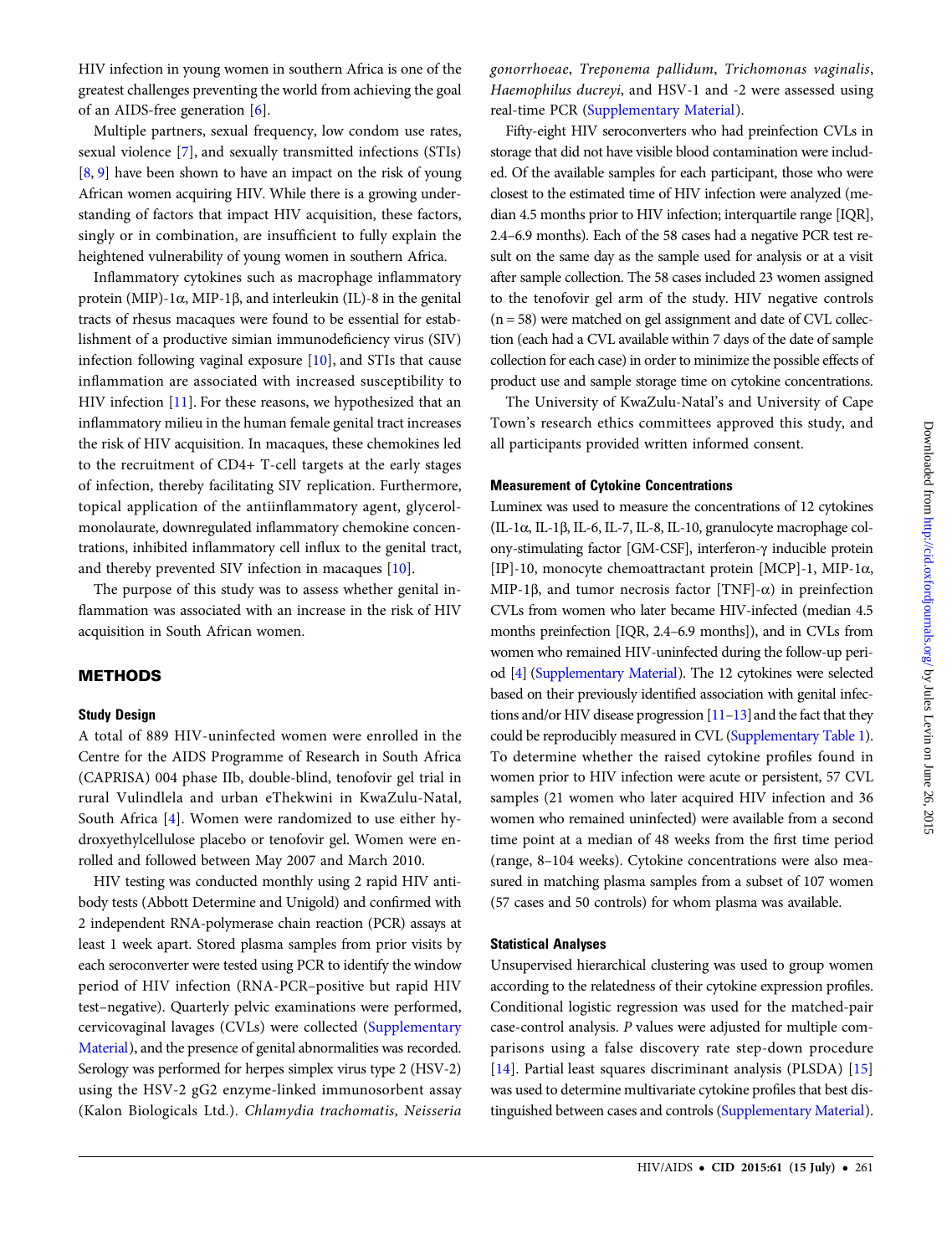<span id="page-2-0"></span>Table 1. Relationship Between Genital Tract Cytokines and Risk of Human Immunodeficiency Virus Infection in Women From the Centre for the AIDS Programme of Research in South Africa 004 Trial

|               | <b>HIV-Negative Women</b><br>$(N = 58)$ | <b>HIV Seroconverters</b><br>$(N = 58)$<br>% Detectable (n) | Pair-Matched Odds Ratio<br>(95% Confidence Interval)<br>Per Detection of Cytokine | $\overline{P}$<br>Value |
|---------------|-----------------------------------------|-------------------------------------------------------------|-----------------------------------------------------------------------------------|-------------------------|
| Cytokine      | % Detectable (n)                        |                                                             |                                                                                   |                         |
| $MIP-1\beta$  | 43.1(25)                                | 75.9 (44)                                                   | $3.17(1.49 - 6.77)$                                                               | .003 <sup>a</sup>       |
| $MIP-1\alpha$ | 15.5(9)                                 | 44.8 (26)                                                   | $3.09(1.38 - 6.92)$                                                               | .006 <sup>a</sup>       |
| GM-CSF        | 75.9 (44)                               | 89.7 (52)                                                   | $2.64$ $(.87 - 8.05)$                                                             | .086                    |
| $IL-7$        | 58.6 (34)                               | 60.3 (35)                                                   | $1.06$ $(.52 - 2.15)$                                                             | .874                    |
|               | Median (IQR) $log_{10}$ pg/mL           | Median (IQR) $log_{10}$ pg/mL                               | Per 1 log <sub>10</sub> pg/mL increase                                            |                         |
| $IP-10$       | $1.88(0.94 - 2.47)$                     | $2.26(1.54 - 2.86)$                                         | $1.94(1.19 - 3.17)$                                                               | .008 <sup>a</sup>       |
| $IL-8$        | $2.81(2.41 - 3.28)$                     | $3.18(2.82 - 3.92)$                                         | 1.85 (1.09-3.13)                                                                  | .022                    |
| $IL-1\alpha$  | $1.97(1.61 - 2.44)$                     | $2.22(1.71 - 2.74)$                                         | $1.65$ $(.96 - 2.83)$                                                             | .067                    |
| MCP-1         | 1.31 (0.82-1.68)                        | 1.43 (0.94-1.89)                                            | $1.47$ $(.85 - 2.54)$                                                             | .164                    |
| $IL-10$       | $-0.37$ $(-1.70 - 0.33)$                | $-0.14 (-0.89 - 0.55)$                                      | $1.21(.91 - 1.60)$                                                                | .197                    |
| $IL-6$        | $0.79(0.25 - 1.29)$                     | $0.87(0.50 - 1.41)$                                         | $1.23$ (.75-2.01)                                                                 | .419                    |
| $IL-1\beta$   | $0.27 (-0.42 - 1.02)$                   | $0.52$ (-0.32-1.27)                                         | $1.22$ (.86-1.73)                                                                 | .265                    |
| TNF- $\alpha$ | $-0.68(-1.10-0.01)$                     | $-0.62$ ( $-1.05-0.31$ )                                    | $1.16$ (.76-1.77)                                                                 | .498                    |

Abbreviations: GM-CSF, granulocyte macrophage colony-stimulating factor; HIV, human immunodeficiency virus; IL, interleukin; IP-10, interferon-γ inducible protein-10; IQR, interquartile range; MCP-1, monocyte chemoattractant protein-1; MIP, macrophage inflammatory protein; TNF-α, tumor necrosis factor-alpha.

<sup>a</sup> Statistically significant after adjusting for multiple comparisons.

# RESULTS

#### Genital Cytokine Concentrations and HIV Acquisition

Women who acquired HIV infection  $(n = 58)$  during the CAPRISA tenofovir gel trial had higher genital concentrations of the chemotactic cytokines MIP-1α, MIP-1β, IL-8, and IP-10 prior to infection (Table 1) than matched women who remained HIV-negative

 $(n = 58)$ . The women who acquired HIV infection also clustered separately from women who remained uninfected in an unsupervised hierarchical analysis of the 12 cytokines (Figure 1).

# Genital Inflammatory Profiles and HIV Acquisition

Of the 12 cytokines measured in this study, 9 are classified as proinflammatory or chemotactic (MIP-1α, MIP-1β, IP-10,



Figure 1. Unsupervised hierarchical clustering was used to visualize the variation in cytokine concentrations in individual women and to cluster women according to the similarities of their cytokine expression profiles (using Qlucore Omics Explorer). Women who later became human immunodeficiency virus (HIV)–infected (n = 58; blue blocks) had upregulated preinfection cervicovaginal lavage cytokine concentrations and tended to cluster together, while women who remained HIV-uninfected had lower cytokine concentrations and also clustered together (n = 58; yellow blocks). Cytokine concentrations are indicated using a color scale that ranges from green (low) through black to red (high). The dendrogram above the heat map illustrates degrees of relatedness between genital cytokine profiles evident within the various women. The dendrogram on the left-hand side of the heat map indicates relationships between the expression profiles of the analyzed cytokines across all of the women assessed in this study. Abbreviations: GM-CSF, granulocyte macrophage colonystimulating factor; IL, interleukin; IP-10, interferon-γ inducible protein-10; MCP-1, monocyte chemoattractant protein-1; MIP, macrophage inflammatory protein; TNF-a, tumor necrosis factor-alpha.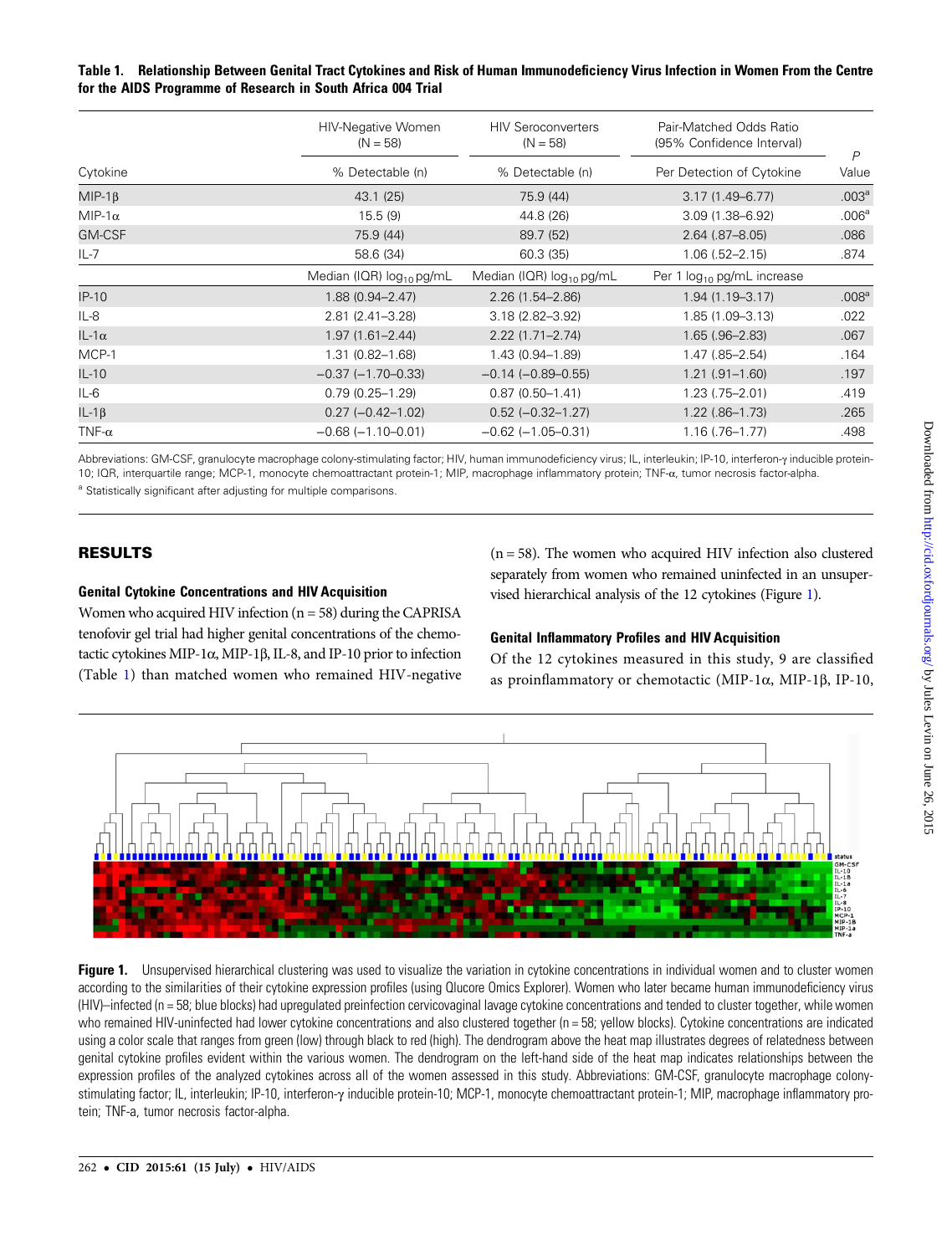IL-8, MCP-1, IL-1α, IL-1β, IL-6, and TNF-α), while IL-10 is antiinflammatory and GM-CSF and IL-7 are hematopoietic [\[16](#page-9-0)–[22\]](#page-9-0). The risk of HIV acquisition was significantly higher in women who had elevated genital inflammatory cytokines (odds ratio [OR], 3.2; 95% confidence interval [CI], 1.3–7.9;  $P = .014$ ), as indicated by raised levels of at least 5 of the 9 proinflammatory or chemotactic cytokines assessed (Table 2).

The women who later became HIV-infected and those who remained negative had similar demographic characteristics (Table 3). Women who became infected had a slightly higher median number of monthly sex acts and returned used gel applicators (Table 3). The increased risk of HIV acquisition associated with genital inflammation was evident in women assigned to both tenofovir and placebo gel and did not change after adjusting for age, urban/rural residence, condom use, hormonal contraceptives, number of sex acts, number of returned used applicators, and HSV-2 serostatus (OR, 3.8; 95% CI, 1.3-11.2;  $P = .016$ ).

Irrespective of the definition of genital inflammation applied, using various permutations of the 12 cytokines, the relationship between cytokine profiles and HIV infection risk remained evident. Women with ≥4 (OR, 2.4; 95% CI, 1.1–5.3) or ≥6 (OR, 3.0; 95% CI, 1.0–9.3) of these 9 cytokines above the 75th percentile were at increased risk of HIV infection. Furthermore, women with ≥3 (OR, 3.2; 95% CI, 1.3–7.9) or ≥4 (OR, 10.0; 95% CI, 1.3-78.1) of the 5 chemokines assessed (MIP-1 $\alpha$ , MIP-1β, IP-10, IL-8, and MCP-1) above the 75th percentile were at increased risk of HIV acquisition.

PLSDA has previously been used to identify multivariate combinations of features that best differentiate individuals based on disease status [[15\]](#page-9-0). Using this approach, we identified specific cytokine profiles that differentiated women who acquired HIV infection from those who remained uninfected. Latent variable 1 (LV1) of our PLSDA model best separated women who became infected from those who remained unin-

Table 2. Association Between Genital Inflammation Prior to Human Immunodeficiency Virus (HIV) Infection and HIV Acquisition in Women From the Centre for the AIDS Programme of Research in South Africa 004 Trial

|                                                   | All Women |                  |
|---------------------------------------------------|-----------|------------------|
| Level of Inflammation <sup>a</sup>                | $HIV+$    | $HIV-$           |
| Genital inflammation present                      | 19        | 6                |
| Genital inflammation absent                       | 39        | 52               |
| Total                                             | 58        | 58               |
| Pair-matched odds ratio (95% confidence interval) |           | $3.2(1.3 - 7.9)$ |
| $P$ value                                         | .014      |                  |

Abbreviation: HIV, human immunodeficiency virus.

<sup>a</sup> Women who had at least 5 of the 9 inflammatory cytokines (interleukin [IL]-1α, IL-1β, tumor necrosis factor-alpha, IL-6, IL-8, interferon-γ inducible protein-10, monocyte chemoattractant protein-1, macrophage inflammatory protein [MIP]-1α, MIP-1β) above the 75th percentile concentration for each cytokine were categorized as having genital inflammation.

#### Table 3. Demographic, Behavioral, and Clinical Characteristics of the Women Who Acquired Human Immunodeficiency Virus (HIV) Infection and Women Who Remained HIV Negative

| Demographic and Behavioral<br>Characteristic | <b>HIV</b><br>Seroconverters<br>$(n = 58)$<br>Median (IQR) | Remained HIV-<br>Uninfected<br>$(n = 58)$<br>Median (IQR) |
|----------------------------------------------|------------------------------------------------------------|-----------------------------------------------------------|
| Age, in years                                | $22(20-24)$                                                | 22 (20-26)                                                |
| Number of sexual partners in<br>lifetime     | $2(1-3)$                                                   | $2(1-3)$                                                  |
| Returned used applicators per<br>month       | $7(6-10)$                                                  | $6(4-8)^a$                                                |
| Reported sexual intercourse<br>per month     | $5(3-8)$                                                   | 4 $(3-6)^a$                                               |
|                                              | % (n)                                                      | % (n)                                                     |
| Reside in rural setting                      | 65.5 (38)                                                  | 70.7(41)                                                  |
| Completed high school                        | 43.1 (25)                                                  | 39.7 (23)                                                 |
| Gave birth previously                        | 75.9 (44)                                                  | 81.0 (47)                                                 |
| Married                                      | 1.7(1)                                                     | 8.6(5)                                                    |
| Stable partner                               | 94.8 (55)                                                  | 89.7 (52)                                                 |
| Reported always using a<br>condom during sex | 34.5 (20)                                                  | 27.6 (16)                                                 |
| Baseline contraception                       |                                                            |                                                           |
| Injectable                                   | 91.4 (52)                                                  | 82.8 (48)                                                 |
| Oral contraceptive pill                      | 8.6(5)                                                     | 13.8(8)                                                   |
| Tubal ligation/hysterectomy                  | 0.0(0)                                                     | 3.5(2)                                                    |
| Baseline genital discharge                   | 32.8 (19)                                                  | 20.7(12)                                                  |
| Herpes simplex virus type-2<br>prevalence    | 64.9 (37/57 <sup>b</sup> )                                 | 51.7 (30)                                                 |
| Assigned to use tenofovir gel                | 39.7(23)                                                   | 39.7(23)                                                  |

Abbreviations: HIV, human immunodeficiency virus; IQR, interquartile range.

 $A^a$  P < .05 on a Wilcoxon signed rank test for paired data.

**b** One woman had no sample to test.

fected (Figure [2](#page-4-0)A). Women who later became infected had higher levels of cytokines positively loaded on LV1 (MIP-1α, MIP-1β, IP-10, IL-8, IL-1α, IL-1β, IL-6, TNF-α, IL-7, and IL-10) and comparatively lower levels of cytokines negatively loaded on LV1 (MCP-1 and GM-CSF; Figure [2](#page-4-0)B). A conditional logistic regression using the LV1 scores as an independent variable determined that the odds of HIV acquisition were 2.9-fold (95% CI, 1.5–5.3;  $P = .0009$ ) higher in women with this cytokine profile. Furthermore, using this PLSDA model, MIP-1α, MIP-1β, IP-10, and IL-8 were identified as the most critical of the 12 cytokines for classifying the 2 groups (evidenced by variable importance projection [VIP] scores >1). This result using a relatively unbiased approach was in agreement with our univariate analysis of cytokines (Table [1\)](#page-2-0).

#### Persistence of Raised Genital Inflammatory Cytokines

The raised genital inflammatory cytokine levels were not shortlived (Figure [3\)](#page-5-0). In a longitudinal analysis, genital cytokine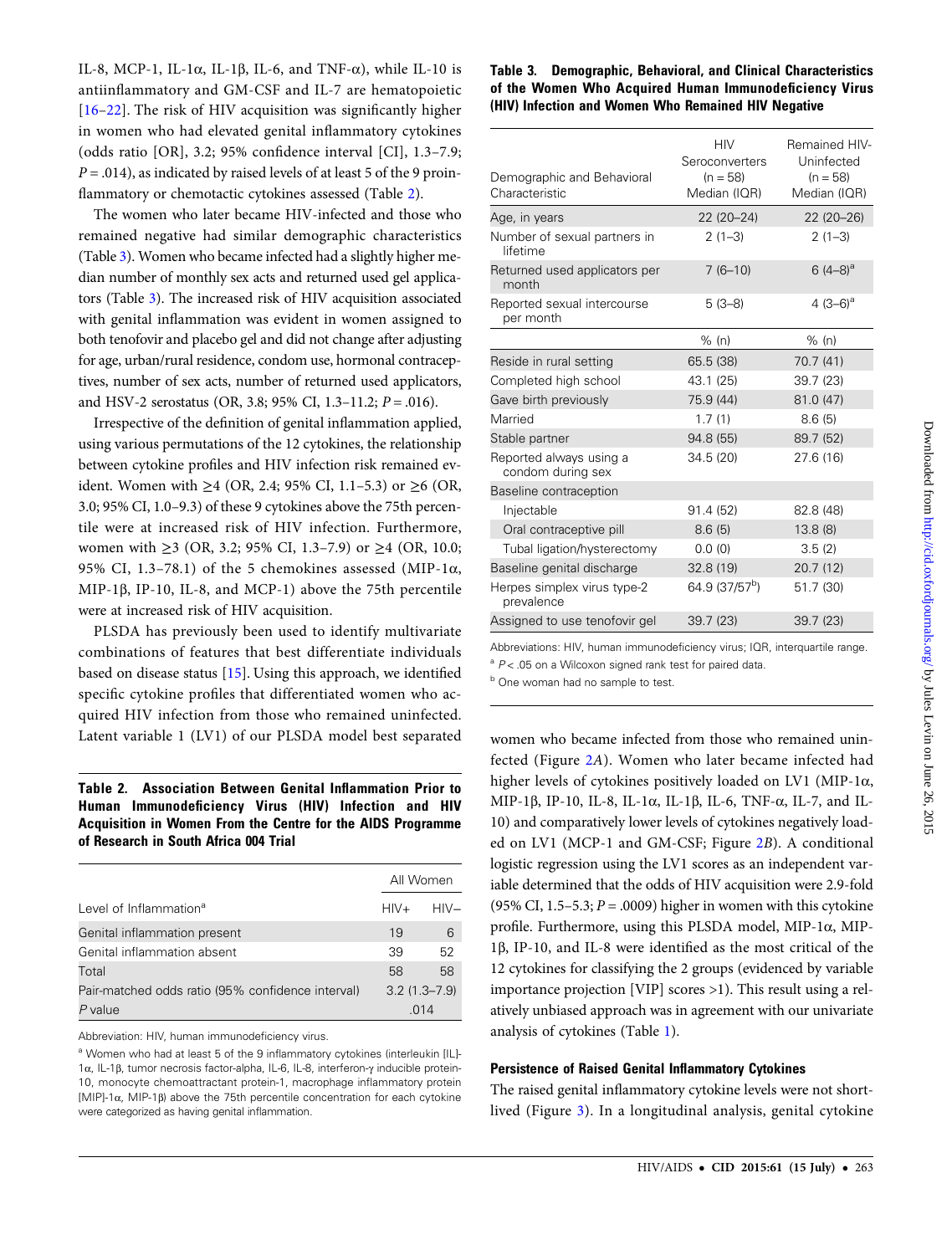<span id="page-4-0"></span>

Figure 2. Identification of multivariate cytokine profiles associated with human immunodeficiency virus (HIV) infection at a later time. A, Partial least squares discriminant analysis model of all 12 cytokines classified individuals with 65% overall accuracy for classification and 63% accuracy for crossvalidation (blue, remain uninfected; red, become infected). B, Latent variable 1 best separated individuals who became infected with HIV from those who remained uninfected. Cytokine loadings indicate multivariate cytokines associated with HIV infection. Since individuals who became infected with HIV clustered in the positive region of latent variable 1 (LV1) (A), cytokines positively loaded on LV1 (macrophage inflammatory protein [MIP]-1α, MIP-1β, interferon-γ inducible protein-10 [IP-10], interleukin [IL]-8, IL-1α, IL-1β, IL-6, tumor necrosis factor-alpha [TNF-α], IL-7, and IL-10) (B) are elevated in profiles of those who became infected while negative loadings (monocyte chemoattractant protein-1 [MCP-1], granulocyte macrophage colony-stimulating factor [GM-CSF]) were comparatively reduced. Logistic regression analysis indicated that higher scores on LV1 were associated with a 2.86-fold (95% confidence interval, 1.54–5.30 and  $P = 0.009$ ) higher odds of infection. Variable importance projection scores indicated that MIP-1α, MIP-1β, IL-8, and IP-10 were most important for classification of the 2 groups.

concentrations at 2 time points were examined in 21 women who later acquired HIV and in 36 women who remained uninfected (median time between sampling was 48 weeks [range, 8– 104]). The correlation coefficient for the cytokine concentrations at these 2 time points was  $>0.3$  for IL-1 $\alpha$ , IL-1 $\beta$ , IL-6, TNF- $\alpha$ , MIP-1 $\beta$ , IL-7, and MCP-1 (P < .05 following adjustment for multiple comparisons; Figure [3](#page-5-0)), indicating that women with the highest cytokine concentrations at one time point ranked similarly at the second time point. In a matched-pair analysis [\(Supplementary Table 2](http://cid.oxfordjournals.org/lookup/suppl/doi:10.1093/cid/civ298/-/DC1)), the concentrations of 11 of 12 cytokines did not differ significantly between the 2 time points.

# Searching for Possible Causes of Raised Genital Inflammatory **Cytokines**

No significant associations were found between having a raised genital inflammatory profile (defined by  $\geq$  5 of 9 inflammatory cytokines above the 75th percentile) and vaginal discharge, genital ulceration, HSV-2 serostatus, contraceptive choice, intravaginal substance use, presence of a stable partner, parity, and reported sex acts per month (Table [4\)](#page-6-0). Women without genital inflammation reported less frequent condom use  $(P = .05)$ . None of the inflammatory cytokines measured in CVLs differed between women in the tenofovir and placebo arms (Figure [4](#page-7-0)).

Associations between genital and plasma cytokine concentrations were investigated in a subset of women  $(n = 107)$ . Plasma cytokine concentrations were not elevated in women who had raised genital cytokines  $(n = 23)$  compared with women who did not have raised genital cytokine concentrations ( $n = 84$ ; Table [4\)](#page-6-0). Further, plasma and genital cytokine concentrations did not correlate significantly (data not shown).

Samples for STI testing were available for 20 of 25 women with raised genital inflammatory profiles and 68 of 91 without evidence of genital inflammation. Ten women with genital inflammation (50.0%) and 23 women without genital inflammation (33.8%) were PCR positive for T. vaginalis, C. trachomatis, N. gonorrhoeae, or HSV-2 ( $P = .20$ ; Table [4\)](#page-6-0). Twenty percent of the raised genital inflammatory cytokines measured in this study could be attributed to the presence of any one of the common STIs caused by these organisms. The strongest association with genital inflammation was with T. vaginalis. These results show that STIs (including those caused by T. vaginalis) could not fully explain the majority of genital inflammation that was detected in this study, suggesting that other inflammatory mediators may play a role.

Elevated IL-6, IP-10, MCP-1, and MIP-1β concentrations were significantly associated with younger age, after adjusting for discharge, STIs, and hormone contraceptive use (β-coefficient per 5 year decrease in age [*P* value]: 0.31  $\log_{10}$  pg/mL [*P* = .002], 0.43  $\log_{10}$  pg/mL [P = .001], 0.63  $\log_{10}$  pg/mL [P = .002], and 0.32  $\log_{10}$  pg/mL [P = .041], respectively). Age, however, did not differ among women defined as having genital inflammation compared with those who did not (Table [4](#page-6-0)).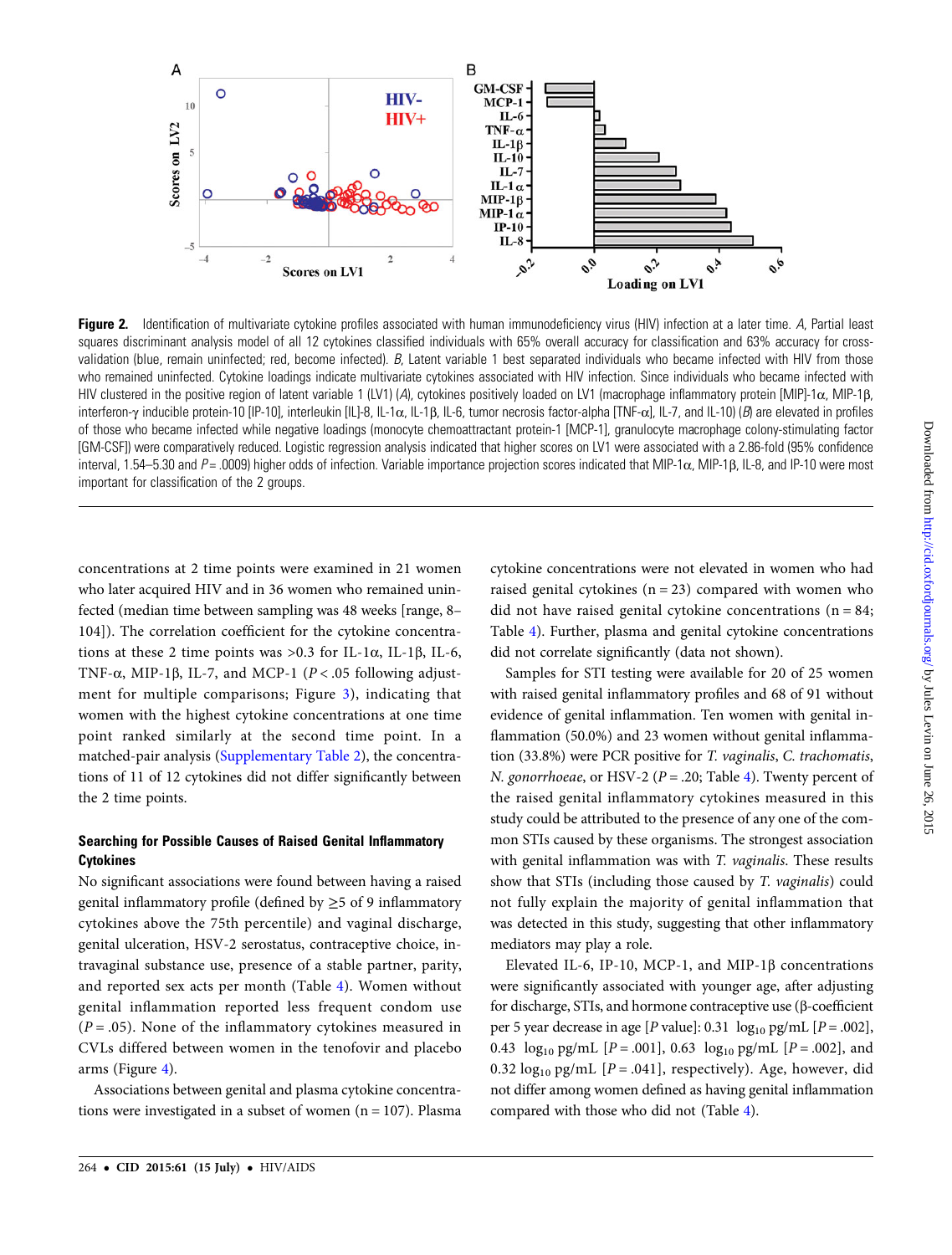<span id="page-5-0"></span>

Figure 3. Spearman correlations between genital tract cytokine concentrations in the same women ( $n = 57$ ) at 2 time points (median 48 weeks apart [range, 8–104]). The correlation coefficient was >0.3 (P < .05) for interleukin (IL)-1α, IL-1β, IL-6, tumor necrosis factor-alpha (TNF-α), monocyte chemoattractant protein-1 (MCP-1), macrophage inflammatory protein (MIP)-1β, and IL-7, and these associations remained significant following adjustment for multiple comparisons. Abbreviations: GM-CSF, granulocyte macrophage colony-stimulating factor; IP-10, interferon-γ inducible protein-10.

### **DISCUSSION**

Raised genital tract inflammatory cytokine concentrations were found to be an important risk factor for HIV acquisition in the women in this study. Women with a genital inflammatory profile ( $\geq$ 5 of 9 inflammatory cytokines elevated) were at significantly increased risk of HIV acquisition (OR, 3.2; 95% CI, 1.3–7.9). The raised cytokine concentrations were sustained for 1 year, on average, prior to infection, suggesting the presence of persistent genital inflammatory signatures.

Higher concentrations of chemotactic cytokines IP-10, MIP-1α, MIP-1β, and IL-8 were each associated with increased HIV acquisition risk and were identified as the most influential mediators to differentiate women who subsequently became HIV infected from those who remained HIV negative using PLSDA and VIP analyses. IP-10, MIP-1α, and MIP-1β are chemotactic for potential HIV target cells, including T cells, monocytes, macrophages, and dendritic cells  $[10, 23-25]$  $[10, 23-25]$  $[10, 23-25]$  $[10, 23-25]$  $[10, 23-25]$  $[10, 23-25]$  $[10, 23-25]$ . MIP-1 $\alpha$  and MIP-1β, in particular, bind to the HIV coreceptor C-C chemokine receptor type 5 (CCR5) and specifically recruit CCR5+ target cells that potentially enhance HIV infection [[26\]](#page-9-0). Although previous studies in exposed seronegative women and in vitro models suggested that MIP-1α and MIP-1β may protect against HIV infection by competitively inhibiting HIV binding to CCR5 [[27](#page-9-0), [28](#page-9-0)], it has been suggested that exposed seronegative women have higher genital concentrations of these chemokines compared with HIV-uninfected low-risk women because they are more likely to have STIs [\[29\]](#page-9-0). Furthermore, although MIP-1 $\alpha$  and MIP-1 $\beta$  may competitively inhibit HIV in vitro, these models do not account for the fact that the production of these chemokines may be accompanied by upregulation of other inflammatory factors or recruitment of HIV target cells that may facilitate HIV replication in vivo. In macaques, production of these and other inflammatory cytokines was found to be essential for recruitment of CD4+ T cells needed for SIV replication [[10](#page-8-0)]. IL-8, which similarly correlated with susceptibility to HIV infection in this study, has also been associated with increased HIV transmission in cervical explant tissue [\[30\]](#page-9-0).

There was little correlation between elevation of cytokines in the genital tract and plasma. This is in keeping with other reports that genital cytokine concentrations are not related to systemic cytokine concentrations [[31,](#page-9-0) [32](#page-9-0)]. Combined, the evidence points to a genital compartment factor as a likely cause of the persistent genital inflammation that predisposed these women to HIV acquisition.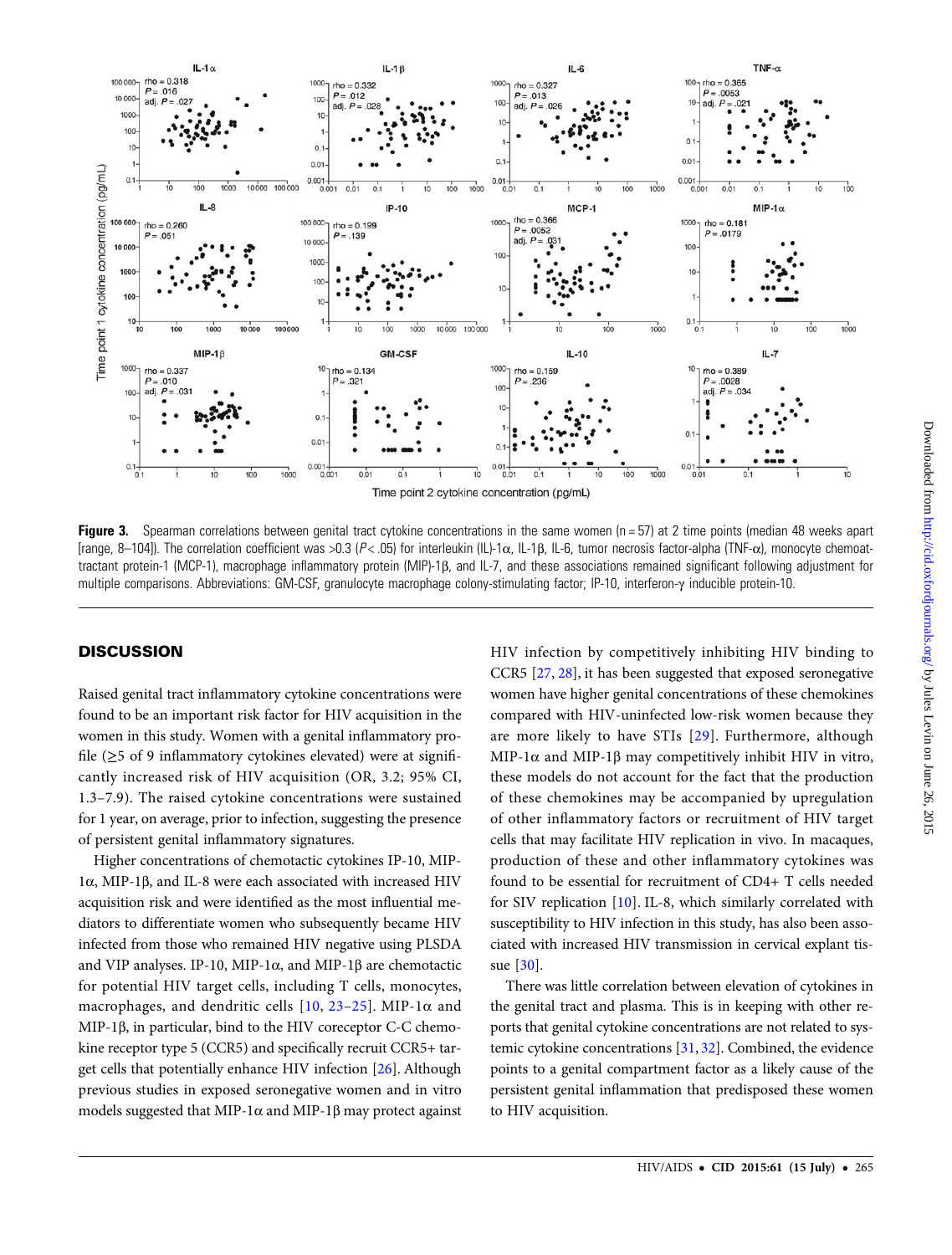#### <span id="page-6-0"></span>Table 4. Relationship Between Genital Inflammation and Possible Behavioral, Clinical, and Systemic Causes

| Demographic and Behavioral Characteristic            | Genital Inflammation<br>Present ( $n = 25$ )<br>% (n)        | Genital Inflammation<br>Absent $(n = 91)$<br>% (n)        | $P$ Value  |
|------------------------------------------------------|--------------------------------------------------------------|-----------------------------------------------------------|------------|
|                                                      |                                                              |                                                           |            |
| Age in years (median [IQR])                          | 22 (20-24)                                                   | 22 (20-25)                                                | .40        |
| Assigned to use tenofovir gel                        | 36.0(9)                                                      | 40.7 (37)<br>69.2 (63)                                    | .82        |
| Reside in rural setting                              | 64.0 (16)<br>44.0 (11)                                       | 40.7 (37)                                                 | .63<br>.82 |
| Completed high school                                |                                                              |                                                           |            |
| Gave birth previously                                | 72.0 (18)                                                    | 80.2 (73)                                                 | .41        |
| Number of live births (median [IQR])<br>Married      | $1(0-1)$<br>8.0(2)                                           | $1(1-2)$<br>4.4(4)                                        | .19<br>.61 |
| Stable partner                                       | 92.0(23)                                                     | 92.3 (84)                                                 | 1.00       |
|                                                      |                                                              |                                                           |            |
| Reported sexual intercourse per month (median [IQR]) | $5(4-6)$                                                     | $4(3-7)$                                                  | .54        |
| Number of sexual partners in lifetime (median [IQR]) | $2(2-3)$                                                     | $2(1-3)$                                                  | .52        |
| Reported always using a condom during sex            | 48.0 (12)                                                    | 26.4 (24)                                                 | .05        |
| HSV-2 status during study <sup>a</sup>               |                                                              |                                                           |            |
| Baseline positive                                    | 56.0(14)                                                     | 58.9 (53)                                                 | .50        |
| Acquired new infection                               | 20.0(5)                                                      | 11.1(10)                                                  |            |
| Remained negative                                    | 24.0(6)                                                      | 30.0(27)                                                  |            |
| Genital discharge at sampled visit                   | 24.0(6)                                                      | 13.3(12)                                                  | .23        |
| Genital ulcer at sampled visit                       | 0.0(0)                                                       | 2.2(2)                                                    | 1.00       |
| Contraceptive choice at sampled visit                |                                                              |                                                           |            |
| Injectable (Depo-Provera or Nur-Isterate)            | 80.0 (20)                                                    | 82.4 (75)                                                 | .73        |
| Oral contraceptive pill                              | 20.0(5)                                                      | 15.4 (14)                                                 |            |
| Tubal ligation/hysterectomy                          | 0.0(0)                                                       | 2.2(2)                                                    |            |
| Intravaginal insertions within 30 d of sampled visit | 4.0(1)                                                       | 4.4(4)                                                    | 1.00       |
| Intravaginal insertions at any point during trial    | 20.0(5)                                                      | 17.6 (16)                                                 | .77        |
| Sexually Transmitted Infections (by Polymerase       | Genital Inflammation<br>Present ( $n = 20$ )                 | Genital Inflammation<br>Absent ( $n = 68$ )               |            |
| Chain Reaction)                                      | % (n)                                                        | % (n)                                                     |            |
| Trichomonas vaginalis                                | 40.0(8)                                                      | 20.6 (14)                                                 | .09        |
| Chlamydia trachomatis                                | 20.0(4)                                                      | 16.2 (11)                                                 | .74        |
| Neisseria gonorrhoeae                                | 5.0(1)                                                       | 4.4(3)                                                    | 1.00       |
| HSV-2                                                | 5.0(1)                                                       | 2.9(2)                                                    | .54        |
| Any one of the above sexually transmitted infections | 50.0(10)                                                     | 33.8 (23)                                                 | .20        |
| Plasma Cytokine Concentration (pg/mL) <sup>b</sup>   | Genital Inflammation<br>Present ( $n = 23$ )<br>Median (IQR) | Genital Inflammation<br>Absent $(n = 84)$<br>Median (IQR) |            |
| $IL-1\beta$                                          | $0.07(0.01 - 0.23)$                                          | $0.03(0.01 - 0.14)$                                       | .31        |
| $IL-1\alpha$                                         | $0.68(0.68 - 0.68)$                                          | $0.68(0.68 - 0.68)$                                       | .34        |
| $IL-6$                                               | $0.86(0.49 - 1.66)$                                          | $0.78(0.21 - 1.91)$                                       | .47        |
| $IL - 7$                                             | $0.01$ (0.01-0.08)                                           | $0.01$ (0.01-0.33)                                        | .99        |
| $IL-8$                                               | $1.73(0.01 - 3.76)$                                          | $1.87(0.01 - 3.46)$                                       | .88        |
| $IL-10$                                              | $0.24(0.24 - 8.12)$                                          | $0.24(0.24 - 6.02)$                                       | .85        |
| GM-CSF                                               | $0.89(0.52 - 1.93)$                                          | $0.86$ $(0.43 - 1.80)$                                    | .55        |
| TNF- $\alpha$                                        | 3.72 (2.40-5.92)                                             | $3.63(2.11 - 5.42)$                                       | .77        |
| $IP-10$                                              | 147.04 (99.85-246.13)                                        | 166.49 (111.27-253.28)                                    | .49        |
| MCP-1                                                | 151.49 (122.68-218.63)                                       | 136.73 (86.62-198.16)                                     | .44        |
| $MIP-1\beta$                                         | 15.63 (11.79–27.67)                                          | 24.75 (16.31-31.23)                                       | .19        |
| $MIP-1\alpha$                                        | 4.22 (0.21-8.40)                                             | $1.96(0.21 - 5.52)$                                       | .14        |

Sampled visit refers to the visit at which genital cytokine concentrations were assessed. Intravaginal insertions refer to reported insertion of any substance and/or fingers into the genital tract.

Abbreviations: GM-CSF, granulocyte macrophage colony-stimulating factor; HSV-2, herpes simplex virus type-2; IL, interleukin; IP-10, interferon-γ inducible protein-10; IQR, interquartile range; MCP-1, monocyte chemoattractant protein-1; MIP, macrophage inflammatory protein; TNF-α, tumor necrosis factor-alpha.

<sup>a</sup> One woman had missing HSV-2 data.

<sup>b</sup> Plasma cytokine concentration data were available for a subset of 107 women (23 women who had genital inflammation and 84 women who did not have inflammation).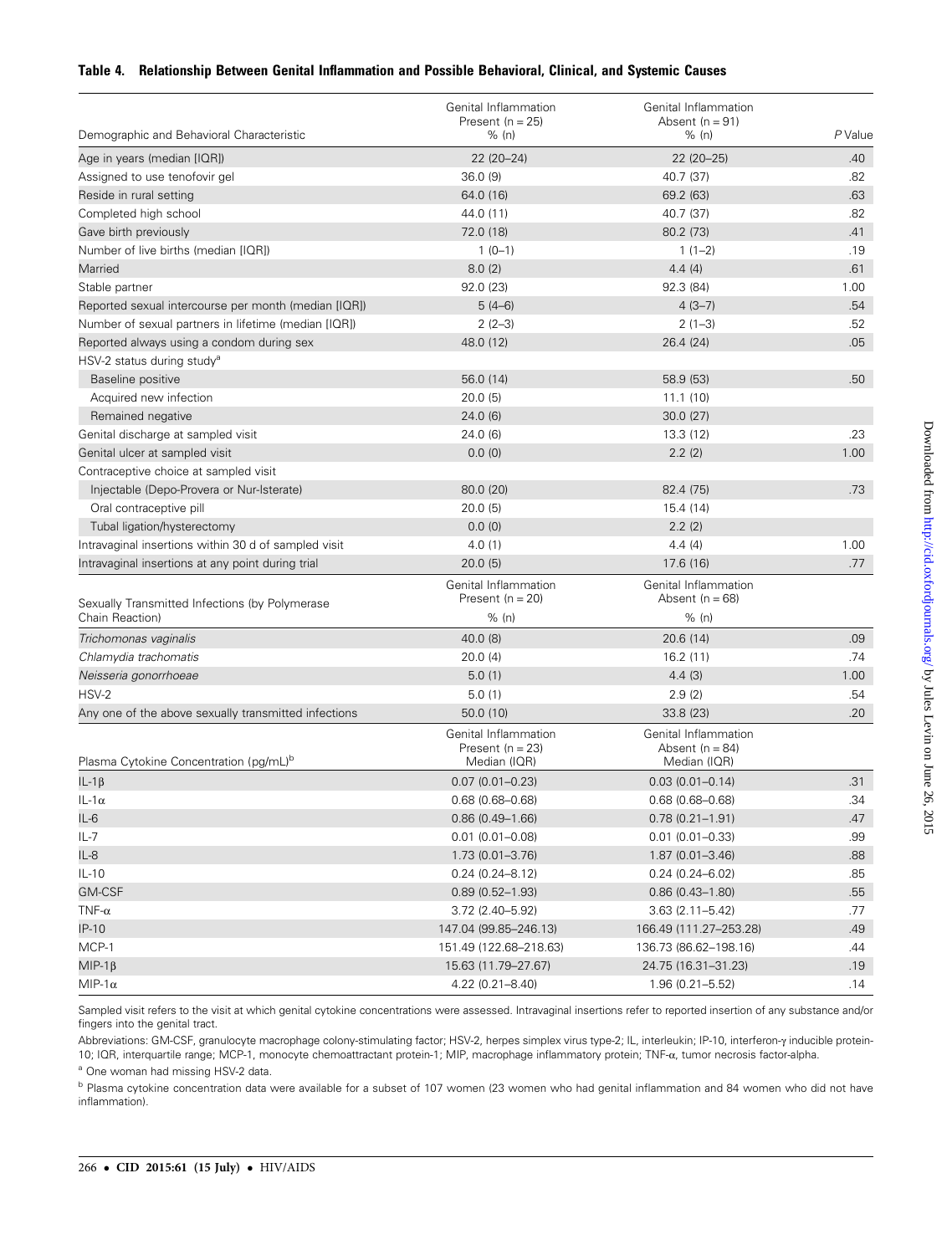<span id="page-7-0"></span>

Figure 4. Cytokine concentrations in cervicovaginal lavage (CVL) samples from human immunodeficiency virus–uninfected placebo and tenofovir (TFV) gel users. CVL cytokine concentrations in women who were using placebo gel ( $n = 70$ ) are indicated by blue circles; red circles indicate those of TFV gel users  $(n = 46)$ . Lines indicate medians. No significant differences ( $P < 05$ ) were found using Mann–Whitney U test. Abbreviations: GM-CSF, granulocyte macrophage colony-stimulating factor; IL, interleukin; IP-10, interferon-γ inducible protein-10; MCP, monocyte chemoattractant protein; MIP, macrophage inflammatory protein; TNF-α, tumor necrosis factor-alpha.

Since genital infections are associated with an increase in local inflammatory cytokine concentrations [[11](#page-8-0), [12\]](#page-8-0), we assessed associations between inflammatory cytokines and common STIs. Half of the women with genital inflammation and a third of women without genital inflammation had evidence of an STI. Relatively few of the 116 women in this study had vaginal discharge ( $n = 18$ ) or genital ulceration ( $n = 2$ ). Only 6 of 25 (24%) women who had an elevated genital inflammatory profile had signs of an infection, and this did not differ significantly in women who did not have inflammation (15%). Hence, these genital conditions could not account for more than a small fraction of the women with raised genital inflammatory cytokine concentrations observed in this study.

Limitations of this study are that we were not able to screen all of the women for STIs, due to samples not being available, and we were not able to assess bacterial vaginosis as a potential cause of genital inflammation. The role of bacterial vaginosis as well as other possible causes of genital inflammation, including vaginal hygiene practices [[33\]](#page-9-0), exposure to seminal proteins [\[34](#page-9-0)], lubricants [[35\]](#page-9-0), hormone cycling [\[36\]](#page-9-0), human papilloma virus [\[37](#page-9-0)], and genital schistosomiasis [\[38\]](#page-9-0), are being investigated in follow-on studies. All of the women in this study were using placebo or tenofovir gel. Although there were no

differences in cytokine concentrations between these 2 groups, both gels may have caused variation in cytokine levels at the individual level. It has been suggested that hydroxyethylcellulose gel, which was used as the placebo in this trial, increases certain genital cytokines [\[39](#page-9-0)] and may have altered genital inflammatory profiles of the women who used gel in this study.

Several studies have suggested that demographic or geographic characteristics of women may influence the genital inflammatory environment [[40,](#page-9-0) [41](#page-9-0)]. White women with normal vaginal flora have been found to have higher cervical proinflammatory cytokine concentrations compared with black women [\[40\]](#page-9-0). In addition, the allelic distribution at commonly assayed sites in genes encoding certain proinflammatory cytokines was found to differ significantly between white and black populations [\[41\]](#page-9-0). Also, wide variation in genital cytokine concentrations has been observed in many studies within control groups of women who do not have any common infections, are not using hormone contraception, and do not have detectable seminal plasma in their genital secretions [[11,](#page-8-0) [12,](#page-8-0) [36](#page-9-0)]. These findings suggest that the "normal" healthy immune milieu in the female genital tract differs at the population level and at the individual level and may influence susceptibility to HIV infection.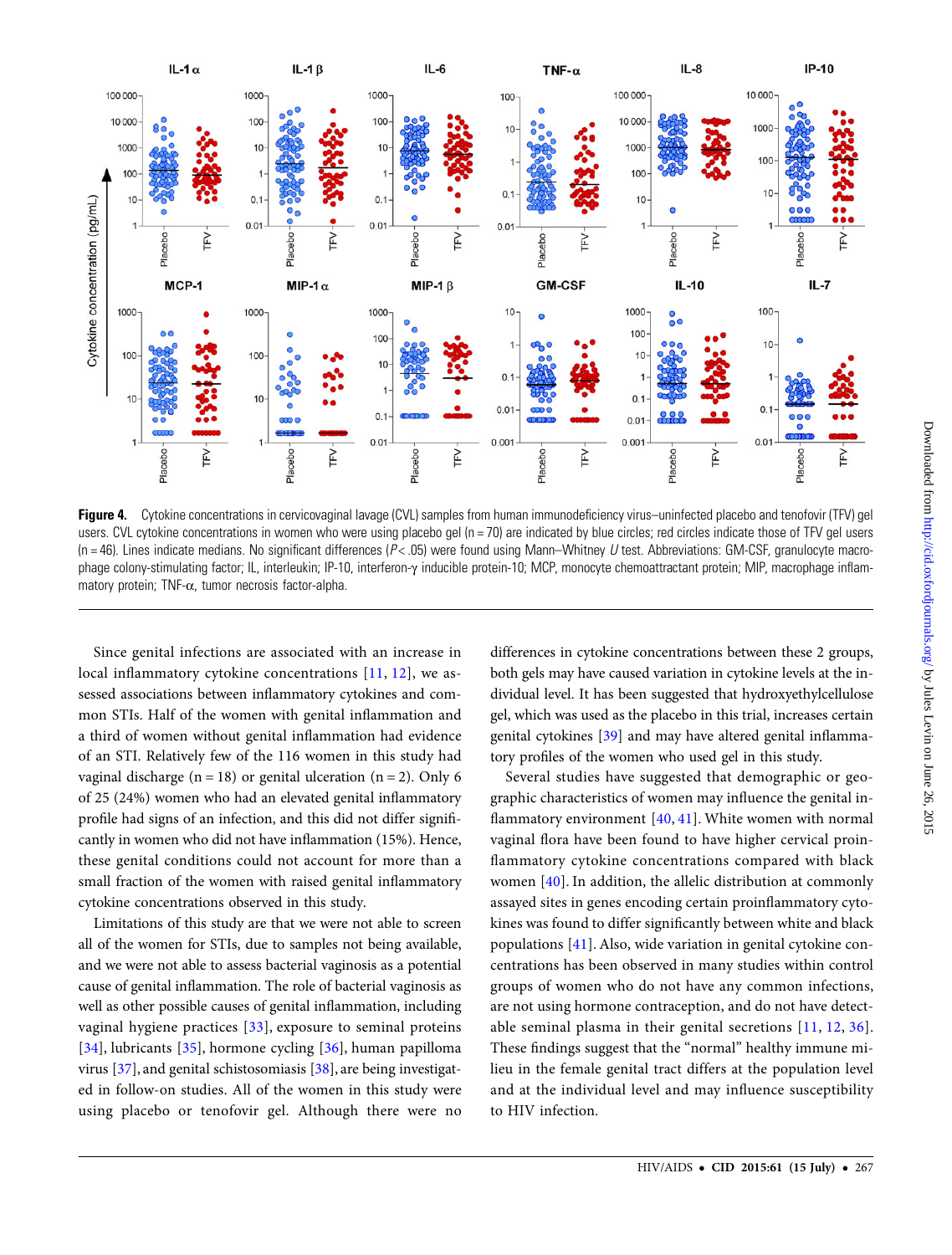<span id="page-8-0"></span>Although the cytokines assessed in this study are wellestablished biomarkers of cellular recruitment to the genital tract and play important roles in genital inflammation [10, [24,](#page-9-0) [35](#page-9-0)], a limitation was that we did not have matching genital tissue specimens available from women before they became infected for assessment of HIV target-cell infiltration or more in-depth mechanistic studies.

Younger women were found to have higher genital concentrations of IL-6, IP-10, MCP-1, and MIP-1β compared with older women, providing a possible reason, in addition to behavioral factors, for the higher rates of HIV infection that are seen in young South African women. Although women who later became HIV-infected reported more frequent sexual activity than those who did not become infected, the relationship between inflammation and risk of HIV infection was found to be independent of the number and frequency of sex acts. Additionally, genital cytokine concentrations were not associated with sexual activity and did not differ between tenofovir and placebo gel users. Women who did not have genital inflammation reported less frequent condom use compared with women with an inflammatory profile, which may be due to differences in risk perception between the groups.

In conclusion, susceptibility to HIV infection was associated with elevations in genital inflammatory cytokines, as a marker of genital inflammation. The increased frequency of 4 inflammatory cytokines in younger women may be an important driver of the high HIV incidence rates in young women in Africa. While a fraction of the genital inflammation may be attributed to asymptomatic STIs, the dominant cause of genital inflammation remains to be elucidated. Treatment of asymptomatic STIs and topical agents to modulate inflammation are potentially important mechanisms for reducing susceptibility to HIV infection, especially in young women, where the epidemic is most severe in Africa. These mechanisms require further investigation.

#### Supplementary Data

[Supplementary materials](http://cid.oxfordjournals.org/lookup/suppl/doi:10.1093/cid/civ298/-/DC1) are available at Clinical Infectious Diseases online ([http://cid.oxfordjournals.org\)](http://cid.oxfordjournals.org). Supplementary materials consist of data provided by the author that are published to benefit the reader. The posted materials are not copyedited. The contents of all supplementary data are the sole responsibility of the authors. Questions or messages regarding errors should be addressed to the author.

#### **Notes**

Acknowledgments. We thank Jim Rooney (Gilead Sciences), Glaudina Loots (South African Department of Science & Technology), David Friend, Henry Gabelnick, and Gustavo Doncel (CONRAD), as well as Lee Claypool and Matthew Barnhart (US Agency for International Development [USAID]) for their assistance and support. The authors acknowledge the CAPRISA 004 and Tenofovir gel Research for AIDS Prevention Science (TRAPS) study teams for coordinating the collection, processing, storage, and shipping of the samples.

Disclaimer. The views expressed by the authors do not necessarily reflect the views of USAID, Gilead Sciences, Eastern Virginia Medical School, or CONRAD. The funders had no role in study design, data collection and analysis, decision to publish, or preparation of the manuscript.

Financial support. The CAPRISA 004 parent trial was supported by USAID [\(http://www.usaid.gov](http://www.usaid.gov)), FHI 360 (<http://www.fhi360.org>; USAID cooperative agreement GPO-A-00-05-00022-00, contract 132119), and the Technology Innovation Agency (LIFElab) of the South African government's Department of Science & Technology ([http://www.dst.gov.za\)](http://www.dst.gov.za). Tenofovir was provided by Gilead Sciences, and the gel was manufactured and supplied for the CAPRISA 004 trial by CONRAD ([http://www.conrad.](http://www.conrad.org) [org](http://www.conrad.org)). The current studies are part of the CAPRISA TRAPS Program, which is funded by CONRAD, Eastern Virginia Medical School (USAID cooperative grant GP00-08-00005-00, subproject agreement PPA-09-046), and the South African Department of Science & Technology. D. A. L. and K. B. A. were funded by the US National Institutes of Health (NIH; U19-AI0859). Cytokine Luminex assays were funded by a grant from the Poliomyelitis Research Foundation of South Africa (J.-A. S. P.); the South African Medical Research Council, the Carnegie Corporation, University of Cape Town Clinical Infectious Diseases Research Initiative (Wellcome Trust), and the National Research Foundation of South Africa [L. M.]. We thank the NIH's Comprehensive International Program of Research on AIDS ([http://www.](http://www.nih.gov) [nih.gov](http://www.nih.gov); CIPRA grant AI51794) for the research infrastructure.

Potential conflicts of interest. All authors: No potential conflicts of interest.

All authors have submitted the ICMJE Form for Disclosure of Potential Conflicts of Interest. Conflicts that the editors consider relevant to the content of the manuscript have been disclosed.

#### References

- 1. UNAIDS. The gap report. Available at: [http://www.unaids.org/en/media/](http://www.unaids.org/en/media/unaids/contentassets/documents/unaidspublication/2014/UNAIDS_Gap_report_en.pdf) [unaids/contentassets/documents/unaidspublication/2014/UNAIDS\\_Gap\\_](http://www.unaids.org/en/media/unaids/contentassets/documents/unaidspublication/2014/UNAIDS_Gap_report_en.pdf) [report\\_en.pdf](http://www.unaids.org/en/media/unaids/contentassets/documents/unaidspublication/2014/UNAIDS_Gap_report_en.pdf). Accessed 15 August 2014.
- 2. UNAIDS. UNAIDS Report on the Global AIDS Epidemic 2010. Available at: [http://www.unaids.org/globalreport/.](http://www.unaids.org/globalreport/) Accessed 11 February 2014.
- 3. Department of Health. The 2012 national antenatal sentinel HIV & herpes simplex type-2 prevalence survey in South Africa. Pretoria: Department of Health, 2014. Available at: [http://www.health-e.org.za/wp](http://www.health-e.org.za/wp-content/uploads/2014/05/ASHIVHerp_Report2014_22May2014.pdf)[content/uploads/2014/05/ASHIVHerp\\_Report2014\\_22May2014.pdf](http://www.health-e.org.za/wp-content/uploads/2014/05/ASHIVHerp_Report2014_22May2014.pdf). Accessed 13 February 2015.
- 4. Abdool Karim Q, Abdool Karim SS, Frohlich JA, et al. Effectiveness and safety of tenofovir gel, an antiretroviral microbicide, for the prevention of HIV infection in women. Science 2010; 329:1168–74.
- 5. Abdool Karim Q, Kharsany ABM, Frohlich JA, et al. Stabilizing HIV prevalence masks high HIV incidence rates amongst rural and urban women in KwaZulu-Natal, South Africa. Int J Epidemiol 2011; 40: 922–30.
- 6. Abdool Karim SS. An AIDS-free generation? Science 2012; 337:133.
- 7. Jewkes RK, Dunkle K, Nduna M, Shai N. Intimate partner violence, relationship power inequity, and incidence of HIV infection in young women in South Africa: a cohort study. Lancet 2010; 376:41–8.
- 8. Boily MC, Baggaley RF, Wang L, et al. Heterosexual risk of HIV-1 infection per sexual act: systematic review and meta-analysis of observational studies. Lancet Infect Dis 2009; 9:118–29.
- 9. Freeman EE, Weiss HA, Glynn JR, et al. Herpes simplex virus 2 infection increases HIV acquisition in men and women: systematic review and meta-analysis of longitudinal studies. AIDS 2006; 20:73–83.
- 10. Li Q, Estes JD, Schlievert PM, et al. Glycerol monolaurate prevents mucosal SIV transmission. Nature 2009; 458:1034–8.
- 11. Mlisana K, Naicker N, Werner L, et al. Symptomatic vaginal discharge is a poor predictor of sexually transmitted infections and genital tract inflammation in high-risk women in South Africa. J Infect Dis 2012; 206:6–14.
- 12. Masson L, Mlisana K, Little F, et al. Defining genital tract cytokine signatures of sexually transmitted infections and bacterial vaginosis in